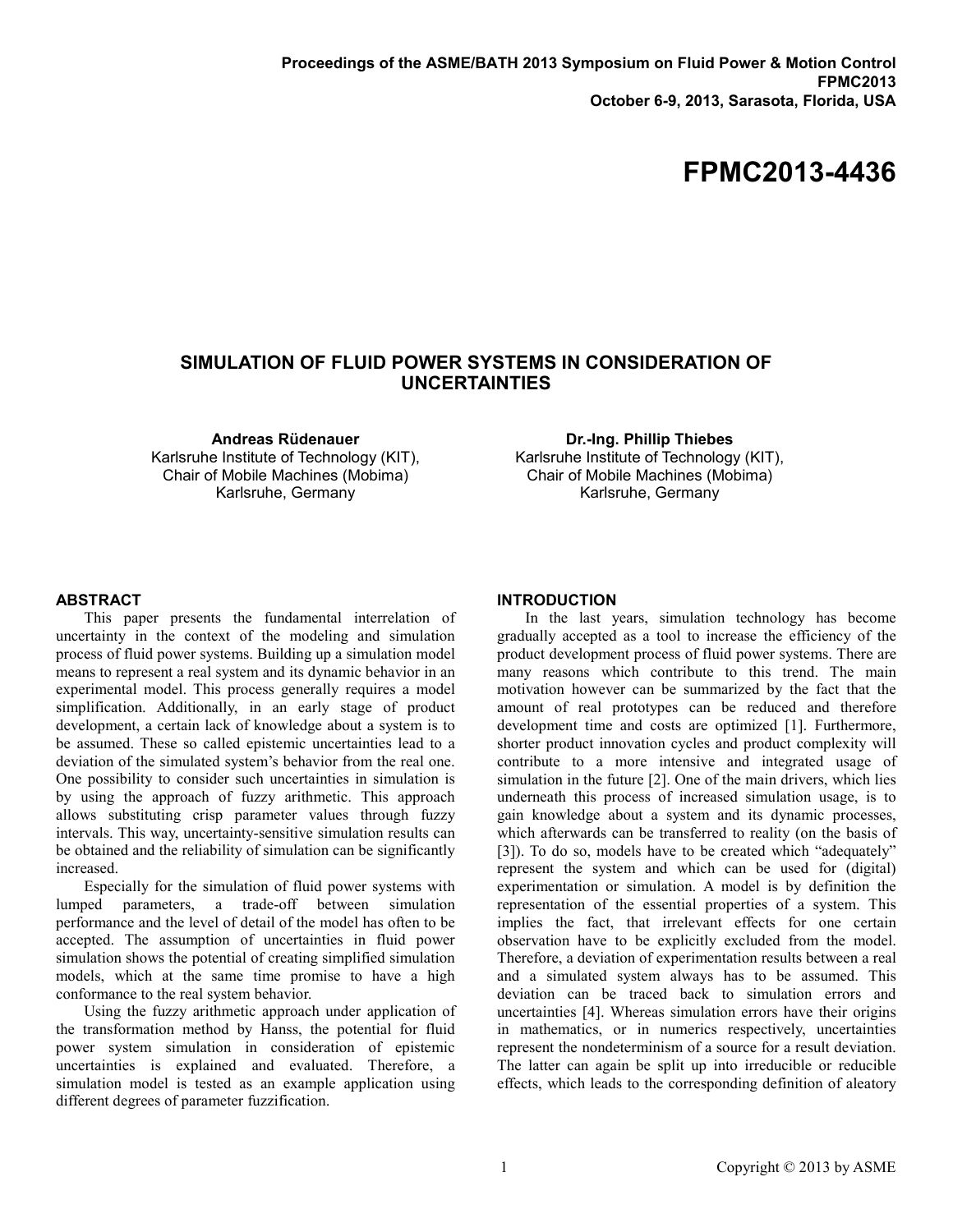and epistemic uncertainties. In total, the determination of the three mentioned effects contribute to how realistic a model is.

In the area of fluid power systems, a very common way to simulate the dynamic system behavior is via physical models with lumped parameters. As a precondition for building up a model, there are two possible cases: A physical system already exists and shall be modeled or there is a, to this point of time not-exisiting system, which then has to be proposed. Taking one of these possibilities and the task, of building up a model of the system, the challenge rises that a certain level of detail has to be defined at first. And, depending on this level of detail, sooner or later one might come to the point, where the knowledge about the system is not sufficient to assign values to the model parameters. This phenomenon is often described by the term "lack of knowledge" in scientific literature (e.g. [\[4-6\]](#page-8-3)), which again is the main reason for the definition of the above mentioned epistemic uncertainties. This type of uncertainty represents a crucial influence on the conformance of a model to an existing physical system, as they are individual for each model – whereas simulation errors are to a great part irrelevant for the modeling process. In order to explain this context in detail, a classification of uncertainties will be given as well as a discussion about the modeling process with focus on the influence of uncertainties in fluid power systems simulation.

## **CLASSIFICATION OF UNCERTAINTIES**

Assuming uncertainties and errors in the modeling and simulation process is a key factor to assess the deviation of measurement and simulation results. This again is a basis for evaluating the potential validity of a simulation (see [Fig. 1\)](#page-1-0).



<span id="page-1-0"></span>**Fig. 1 – Categorization of potential simulation validity**

The term simulation validity in this case is not just referred to as the validation phase of a simulation or computerized model to reality, but it furthermore is meant to cover the influence factors in all modeling phases and activities, which will contribute to a deviation of simulation and measurement results. In order to distinguish those factors, corresponding definitions will be given in this section.

In simulation, the term uncertainty is used to express that a *nominal simulation is not a complete imitation of reality but lacks some unspecified parts* [\[7\]](#page-8-4). Furthermore, two already above mentioned types of uncertainty are defined in literature in order to qualify the sources of uncertainty.

The first type is named as aleatory uncertainty (*aleae* [lat.] = dice), which according to Oberkampf [\[4\]](#page-8-3) describes the *inherent variation associated with the physical system or the environment under consideration*. Sources of aleatory uncertainty are commonly represented by *distributed quantities that can take on values in an established or known range, but for which the exact value will vary by chance*. This is the reason why aleatory uncertainties are also referred to as irreducible uncertainties. Alternatively, aleatory uncertainty is denoted by the terms inherent uncertainty, variability and stochastic uncertainty. The fact, that chance is the most influencing factor on this type of uncertainty, probability density functions are normally used to propagate them in a simulation model, e.g. by Monte Carlo simulation [\[7,](#page-8-4) [8\]](#page-8-5). An example for aleatory uncertainties is the production tolerance, which exists in a known range but with by chance varying values.

The second type of uncertainty is described by the so called epistemic uncertainties (*episteme* [gr.] = knowledge). In contrast to aleatory uncertainties, they arise from a lack of information, vagueness in system definition or simplification and idealization. Oberkampf [\[4\]](#page-8-3) defines epistemic uncertainty as *a potential inaccuracy in any phase or activity of the modeling process that is due to lack of knowledge*. As a consequence, the inaccuracy does not necessarily have to exist as it is a "potential inaccuracy". In literature, epistemic uncertainty is also referred to as reducible, subjective or cognitive uncertainty. The contribution of epistemic uncertainties to a system can be regarded by fuzzy numbers, interval methods or evidence theory. Although many approaches have been made up – often, approaches for FEmodels - , it has turned out, that many of them are useable for specific cases only [\[9\]](#page-8-6). Promising interval or fuzzy approaches come with a general applicability by being able of using blackbox models [\[7\]](#page-8-4). One of them is the transformation method of fuzzy arithmetic of Hanss [\[10\]](#page-8-7), which will be regarded in this paper.

In terms of completeness of the classification, the occurring error in modeling and simulation shall be explained: an error occurs according to Oberkampf [\[4\]](#page-8-3) as a *recognizable inaccuracy which is not due to lack of knowledge and which is identifiable upon examination*. It furthermore can be split up into acknowledged or unacknowledged errors. In case of the first, the analyst is aware of the error during modeling and simulation. An example is the finite precision arithmetic in a computer which at the bottom line is a rounding error. The unacknowledged errors are not recognized by the analyst, but still recognizable, e.g. if a simulation mistake occurs.

As the lack of knowledge has a striking influence on the process of building up fluid power models and thus, on the quality of simulation results, epistemic uncertainties will later be regarded more in detail in this context. In order to clarify the above mentioned influence, the following section will give a general overview about the modeling process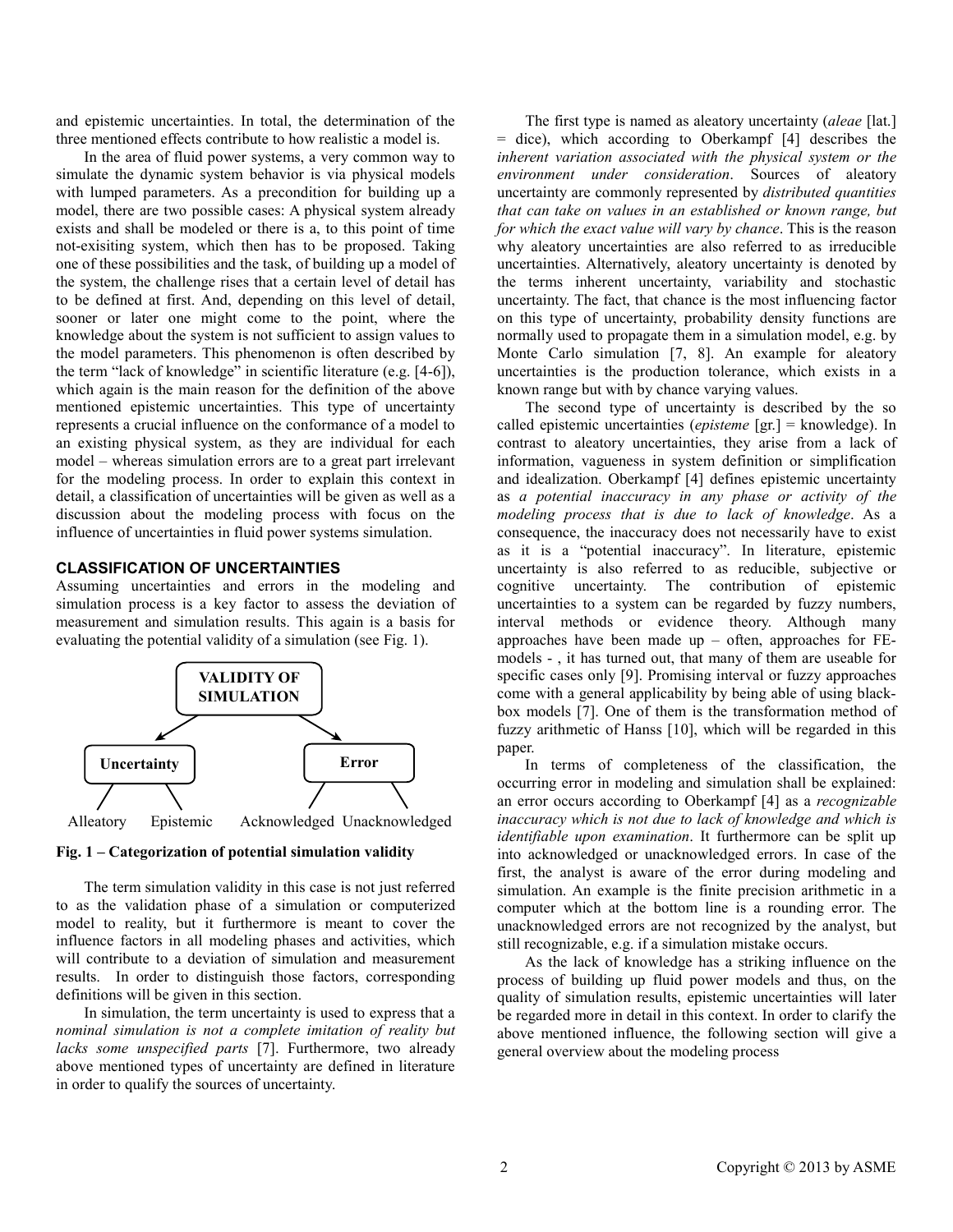## **MODELING PROCESS**

There are many possibilities to define the activities and phases of the modeling process. On the one hand, for a very specialized modeling task, it is valid to use a general procedure for problem solving (e.g. S.P.A.L.T.E.N. [\[11\]](#page-8-8)). On the other hand, many procedure models have been made up especially for the modeling and simulation process, which cover a broad range of application cases and modeling objectives. Depending on the latter, the number of necessary activities and modeling phases increases with the specificity of the application case. A fundamental model for the modeling and simulation process was published by the Technical Committee on Model Credibility of the Society for Computer Simulation [\[12\]](#page-8-9) in 1979 (see [Fig. 2\)](#page-2-0). It generally introduces three modeling levels "reality", "conceptual model" and "computerized model", which interdepend by the modeling phases for qualification, verification and validation of the models and the corresponding consecutive activities, "Analysis", "Programming" and "Computer Simulation".



<span id="page-2-0"></span>**Fig. 2 – Modeling procedure proposed by the Society for Computer Simulation [\[12\]](#page-8-9)** 

More detailed and elaborated models were published e.g. by Jacoby and Kowalik [\[13\]](#page-8-10), who had their focus on mathematical modeling aspects, as well as the modeling effort. Sargent, for example, presented a modeling procedure, which refines the model in [Fig. 2](#page-2-0) with the objective of a general applicability for any modeling and simulation process [\[14\]](#page-8-11).

The so far presented modeling procedures have their specific focus concerning a specific modeling and simulation objective. For regarding the error and uncertainty in modeling and simulation, Oberkampf et al. in [\[4\]](#page-8-3) propose a six phasemodeling procedure for computational modeling and simulation (see [Fig. 3\)](#page-2-1) based on existing, partly in this paper mentioned modeling procedures. In his modeling procedure, he focuses, amongst others, on the distinction between aleatory and

epistemic uncertainties. Therefore, the proposed procedure of Oberkampf will be explained more in detail.



<span id="page-2-1"></span>**Fig. 3 – Modeling phases and activities by Oberkampf [\[4\]](#page-8-3)** 

The first step of the procedure is the derivation of a conceptual model based on an existing or a proposed physical system or process. In this phase, the simulation objectives, the specification of the physical system and the environment as well as boundary conditions are set. This includes physical events and the concept for coupling of different physical processes, which in fluid power systems often is the coupling of hydraulic and mechanical structures. Also, the modeling and simulation effort is defined and in dependency on that, a required level of detail for the model is determined. The complexity of the model afterwards will depend on the number of physical phenomena being considered and the complexity of those phenomena. On basis of the conceptual design of the model, the system and environment characteristics have to be analyzed concerning the existence of aleatory or epistemic uncertainty. The first phase, however, does explicitly exclude the creation of mathematical equations. The propagation or the mathematical representation of uncertainties also will take place in the next phase.

The second phase, mathematical modeling of the conceptual system, contains the development of detailed mathematical models of the conceptual models as a main activity. This includes the complete specification of all differential equations, auxiliary, boundary and initial conditions of the system. In the total modeling and simulation procedure,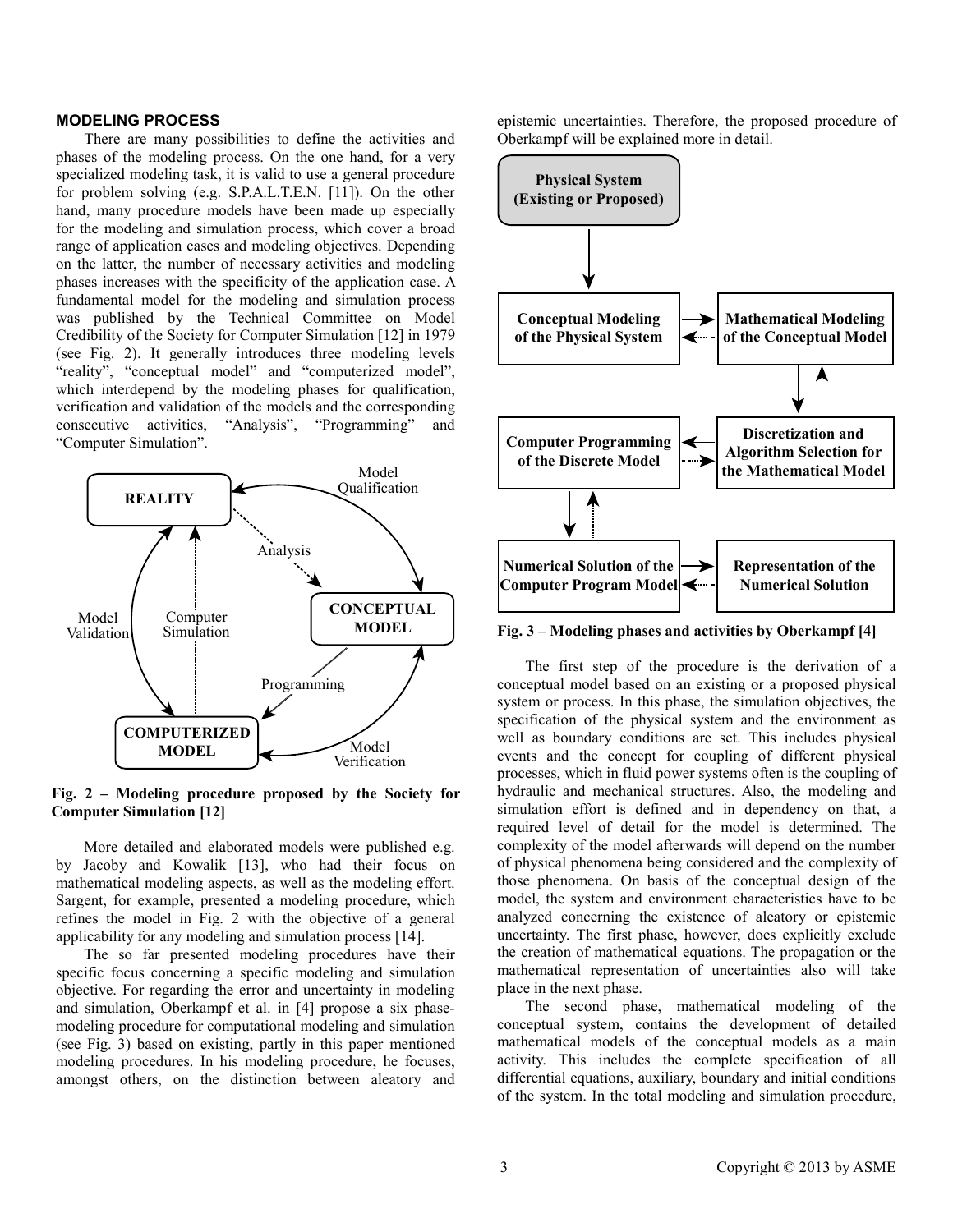the amount of nondeterministic elements, which lead to uncertainties is especially high in the phase of mathematical modeling. Aleatory uncertainties might typically exist through the definition of system parameters, boundary or initial conditions, if the values vary randomly from element to element. Epistemic uncertainties exist just by the fact that a mathematical model is always incomplete as it is a simplification of reality.

The following phases,

- discretization and algorithm selection for the mathematical model,
- computer programming of the discrete model,
- numerical solution of the computer program model and
- representation of the numerical solution

are neither influenced by values which vary by chance nor by lack of knowledge. As a consequence, the quality of the activities in these phases is mainly controlled by simulation errors, which to a great part have a high level of maturity and therefore are of minor importance for the following examination.

## **UNCERTAINTY IN THE MODELLING PROCESS OF FLUID POWER SYSTEMS**

There are in general two approaches for the simulation based analysis of a hydraulic system in the time domain [\[15\]](#page-8-12):

- exact calculation of (mass or volume) flow through components using computational fluid dynamics (CFD),
- simulation of hydrostatic systems on the basis of models with lumped parameters.

The latter nowadays dominates the application area of complete system simulations resulting from the ease of model build up. In this paper, the focus of simulation of fluid power systems is on simulation with lumped parameters. In this type of simulation, usually predefined components, which represent

a physical phenomenon, can be chosen from a model library and afterwards are interconnected via nodes [\[16\]](#page-8-13). Additionally, at least one hydraulic capacity has to exist between two components, which in dependency of the simulation tool may be already included as a property of the node or which also may be a separate model component. The basic condition in a hydraulic capacity is the balance equation of the hydraulic flow  $\theta$ .

$$
\sum_{i} Q_i = 0 \tag{1}
$$

where  $i$  corresponds to the incoming or outgoing volume flows. For correlation with the system pressure, the pressure build up equation for a hydraulic capacity is used, which is:

$$
\dot{p} = \frac{1}{C_H} \sum_i Q_i \tag{2}
$$

where  $\dot{p}$  represents the pressure change over time and  $C_H$ represents the constant of the hydraulic capacity. This way, a hydraulic network can be modeled.

One of the main challenges in fluid power systems modeling with lumped parameters in contrast to other domains can be reasoned by the functional structure of a hydraulic model (see [Fig. 4\)](#page-3-0). This can be explained using the Contact and Channel (C&C) Meta-Modelling approach, which allows the consideration of system functions in reference to a component's form [\[17\]](#page-8-14). A system function can be fulfilled according to the C&C model, if at least two working surface pairs (WSP), which are the pair-wise interfaces between components and its environment, are interconnected via a channel and support structure (CSS), which transfers or stores the system variables energy, material or information. In hydraulics, two hydraulic components, e.g. two hydraulic cylinders connected via a hydraulic line, fulfill a fluid power system function through the



<span id="page-3-0"></span>**Fig. 4 – Basic Functional Structure of a Hydraulic Model**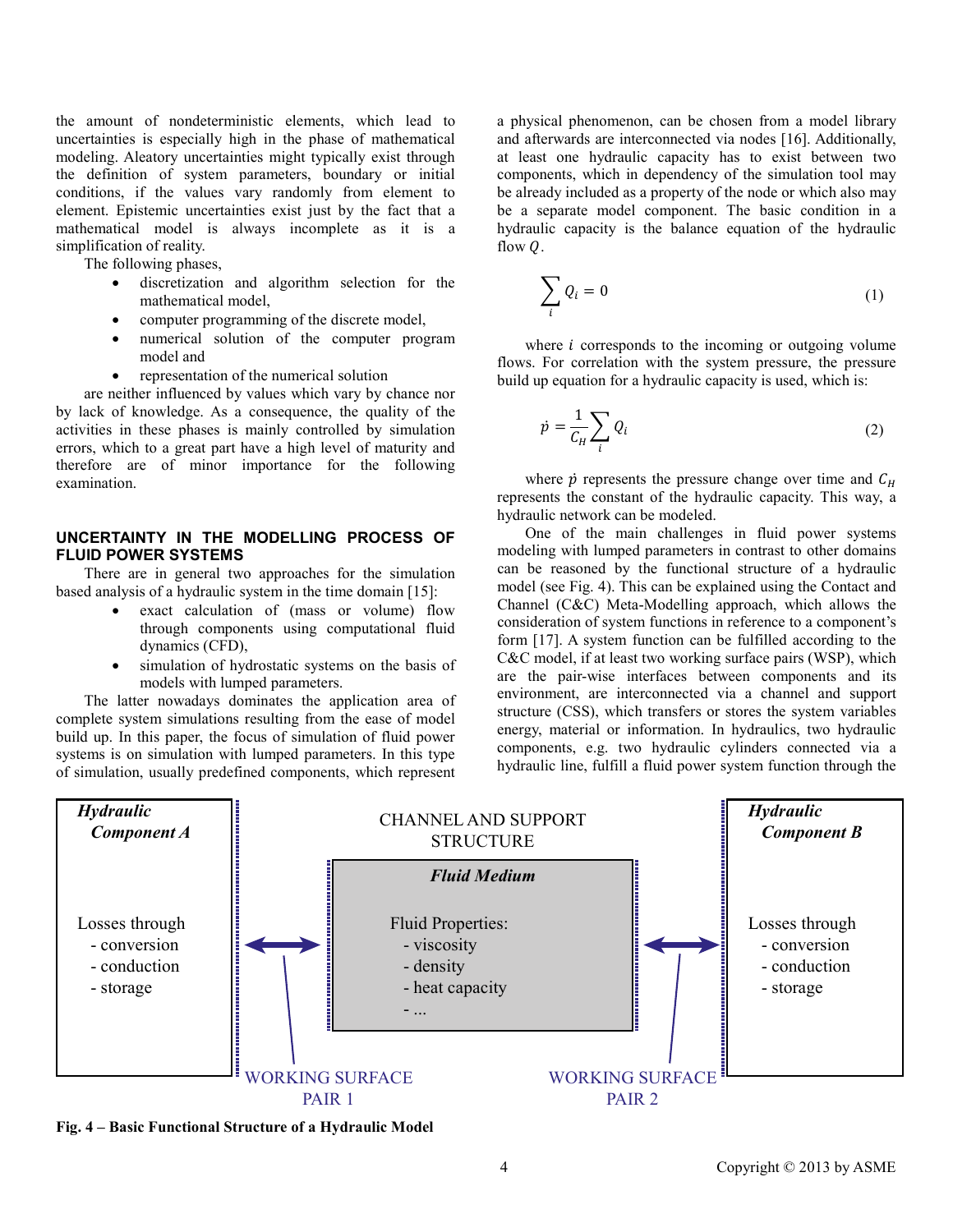interconnection of the corresponding WSPs, piston and oil, with a channel and support structure, the fluid, in this case oil. In dependence on the application case, the fluid is able to carry over many system functions in a fluid power system, which can be divided up into main functions, e.g. energy or signal transfer, and auxiliary functions, e.g. lubrication, washing out of particles or heat transfer. From a system engineering point of view, the fluid enables the fluid power system, thus, to cover energy-, material- and information-flows. Additionally, these functions can be easily realized in hydraulics, which contributes to the fact, that they are commonly applied in fluid power systems and therefore, the modeling of the fluid medium and its interactions comes in for certain modeling challenges – in contrast e.g. to electrical current regarded as a contact and channel structure.

The fluid, in this case oil, has many properties  $-$  e.g. viscosity, heat capacity or density -, which are influenced by the temporary system function, which the fluid takes over. Additionally, depending on the environmental and operating condition of the system, the state of these properties can vary quickly over time. This leads to increased requirements for the modeling process. In the first modeling phase of Oberkampf's modeling procedure - the conceptual modeling of a physical model -, a clear definition of which effects and which system state(s) are to be considered for simulation is striking for the quality and validity of simulation results. Based on this scenario abstraction, the decision can be derived on which modeling components have to be used in which level of detail. This directly is in correlation with the quantity of epistemic uncertainty. The defined system and environment specification, for example, requires a distinct amount of knowledge which might or might not exist.

In the second modeling phase of Oberkampf, the mathematical models are created. The concept of modeling a fluid power system with lumped parameters is furthermore influenced by the experience, that certain properties are dominant. In case of flown through components as tubes, hoses, valves, throttles, the greatest influence is induced by the flowing fluid. This leads predominantly to a mathematical description of the models by the pressure losses, which result from flow- and friction- properties. In terms of the predictability of a fluid power model's "realistic" behaviour, the parameterization of each model has to be regarded in context of epistemic uncertainty depending on the "amount" of lack-ofknowledge. Many simulation tools offer various possibilities to model a single aspect of a problem. This is provided for the fact that a fluid power phenomenon can be modeled with alternative models (or submodels) and that a wide range of predefined models already exists. A complete physical system can thus be modeled on various ways. The objective to reach high prediction capacity of a fluid power simulation, however, does not necessarily come with a highly detailed model under consideration of all existing phenomena. It rather can be achieved by identifying the dominant controlling factors of a system and their influences correctly. Within this context, the consideration of epistemic uncertainties will help a lot to

increase the ability to make proper predictions. In this case, this shall be achieved by the usage of fuzzy-valued parameters which assume the worst-case deviation of those dominant controlling factors as uncertainty.

In order to analyze the propagation of epistemic uncertainties in a fluid power simulation system with fuzzyvalued parameters, the transformation method (TM) of Hanss will be used. An overview of the necessary steps and the working procedure of the TM will be presented in the following section.

#### **THE TRANSFORMATION METHOD OF HANSS**

The transformation method (TM) of fuzzy arithmetic of Hanss is a practical implementation of Zadeh's extension principle, which was published in 1975 [\[18-20\]](#page-8-15) and which basically states that any fuzzy arithmetical computation can be solved by a multi-dimensional optimization problem.

The TM uses fuzzy-parameterized numbers to model epistemic uncertainties and calculates a fuzzy-valued output of a dynamic plant model. Very common for the modeling of a fuzzy number  $\tilde{p}$ , is the application of triangular fuzzy numbers. They are denoted as

$$
\tilde{p} = t f n(\bar{x}, w_l, w_r), \tag{3}
$$

where  $\bar{x}$  is the nominal value,  $w_l$  and  $w_r$  the left-hand and right-hand worst-case deviation. The fuzzy number can then be expressed by a membership function  $\mu_{\tilde{p}}$ , which can be interpreted as quantification of the possibility that a specific interval occurs[. Fig. 5](#page-4-0) shows an exemplary graph of a triangular fuzzy number.



**Fig. 5 - Triangular fuzzy number**

<span id="page-4-0"></span>The fuzzy arithmetic approach can be applied on a simulation model represented as a black-box and has been published so far for many finite elements-based problems (e.g.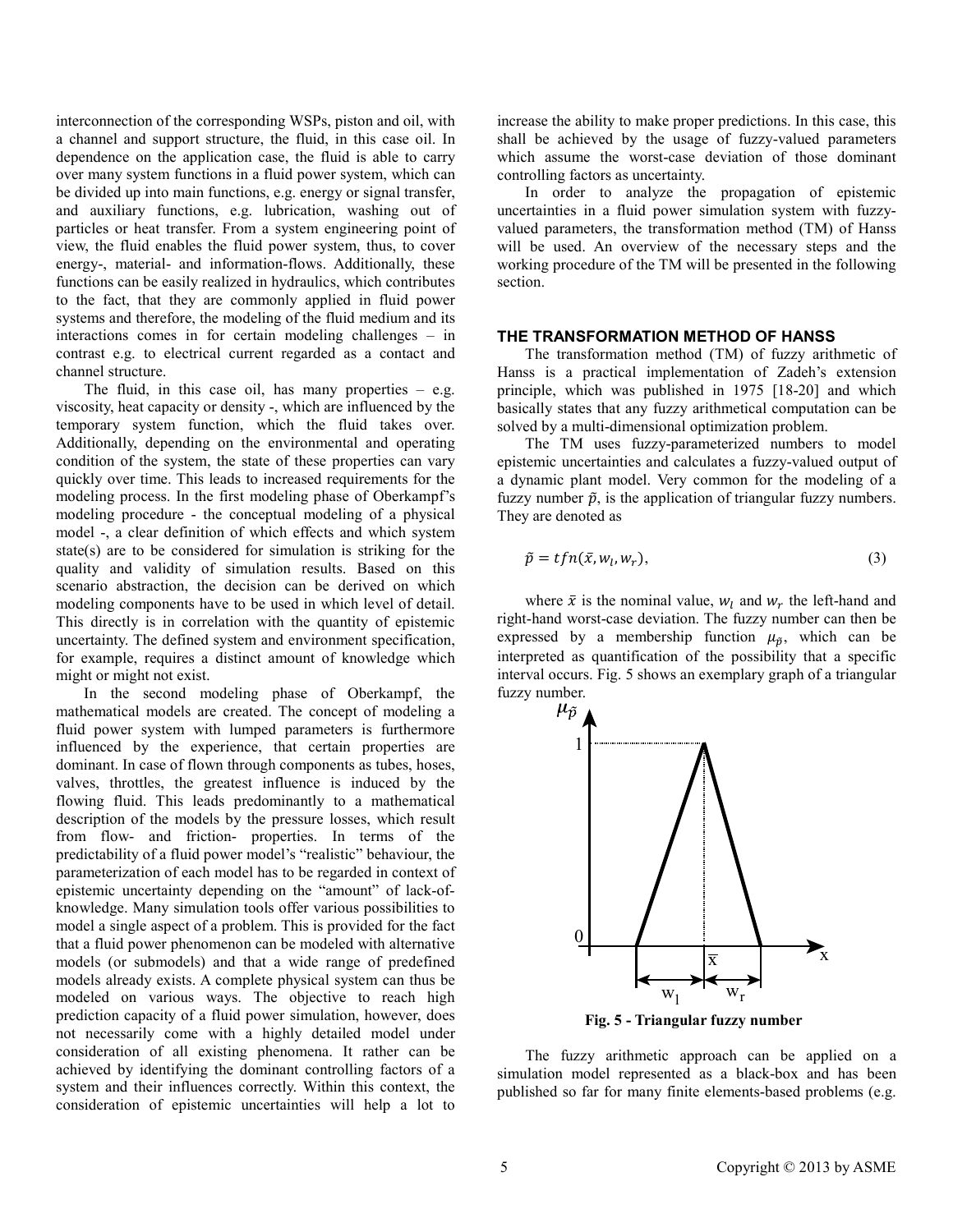[\[21\]](#page-9-0)), particle problems ( e.g. [\[22\]](#page-9-1)) as well as its application to multi body systems (e.g. [\[5\]](#page-8-16)).

The TM takes a five step procedure, which is here presented in short on the basis of [\[23\]](#page-9-2). These five steps are for a system with  $n$  presumed uncertain, fuzzy-parameterized input parameters  $\tilde{p}_i$ ,  $i = 1, 2, ..., n$  and N fuzzy-parameterized output parameters  $\tilde{q} = f(\tilde{p}_1, \tilde{p}_2, \ldots, \tilde{p}_N)$ .

1. Decomposition of the input fuzzy numbers according to *m* equally-spaced intervals of width  $\Delta \mu$  and the corresponding  $(m + 1)$  levels of membership  $\mu_j = \frac{1}{m}$ , leading to a set  $P_i$  of intervals  $X_i^j$  of the form

$$
P_i = \{X_i^{(0)}, X_i^{(1)}, \dots, X_i^{(m-1)}, X_i^{(m)}\}
$$
\n
$$
\text{with } X_i^{(j)} = \left[a_i^{(j)}, b_i^{(j)}\right], \ a_i^{(j)} \le b_i^{(j)} \text{ and}
$$
\n
$$
(4)
$$

$$
j = 0, 1, ..., m
$$
  
2. Transformation of the input intervals  $X_i^j$  to arrays  $\hat{X}_i$ 

$$
\hat{X}_i^{(j)} = ({}^{-1} \hat{x}_i^{(j)}, {}^{2} \hat{x}_i^{(j)}, \qquad \dots , {}^{r} \hat{x}_i^{(j)})
$$
(5)

).<br>i

with

| $r=2^n$             | for reduced TM |
|---------------------|----------------|
| $r = (m + 1 - j)^n$ | for general TM |

Depending on the monotonicity of the simulation problem, the TM can be applied in a general, a reduced, and an extended form, see Hanss ([\[10,](#page-8-7) [24,](#page-9-3) [25\]](#page-9-4)).

3. Evaluation of the system model in the decomposed and transformed form by the output arrays  $\hat{Z}^{(j)}$ 

$$
\hat{Z}^{(j)} = ({}^{1}\hat{z}^{(j)}, {}^{2}\hat{z}^{(j)}, ..., {}^{k}\hat{z}^{(j)}, ..., {}^{r}\hat{z}^{(j)}),
$$
 (6)

where the  $k$ <sup>th</sup> element of the Array is given with

$$
{}^k\hat{z}^{(j)}=f(\,{}^k\hat{x}_1^{(j)},\,{}^k\hat{x}_2^{(j)},\ldots,\,{}^k\hat{x}_n^{(j)})
$$

Retransformation of the output arrays  $\hat{Z}^{(j)}$  in intervals  $Z^{(j)}$ :

$$
Q = \{Z^{(0)}, Z^{(1)}, \dots, Z^{(m-1)}, Z^{(m)}\}
$$
 (7)

with  $Z^{(j)} = [c^{(j)}, d^{(j)}]$ for each membership level  $\mu_i$ .

5. Recomposition of the output intervals to fuzzy-valued output parameters  $\tilde{q}$ .

## **EXAMPLE APPLICATION**

In order to demonstrate the effect of assuming epistemic uncertainty via the TM, in the following an example of typical modeling challenges in the field of fluid power systems modeling and simulation will be given. As application, a hydraulically preloaded hydropneumatic suspension system is chosen.

According to the modeling phases of Oberkampf, as presented in [figure 3,](#page-2-1) the first step for modeling in consideration of uncertainties is the built up of a conceptual model. This can be achieved, e.g. by a schematic diagram, as it can be seen for the hydropneumatic suspension system in [figure 6.](#page-5-0) For the preparation of a simulation model, it is essential to set the simulation objectives and the quantity and quality of phenomena which are to be considered. In order to clarify the effect of uncertain modeling and simulation, the focus of observation will be restricted to the uncertain modeling of the hydraulic lines in this case.



<span id="page-5-0"></span>**Fig. 6 – Schema of a hydropneumatic suspension**

In terms of functional assignment of the hydraulic lines, the system boundaries are set by the hydraulic-hydraulic WSP at the cylinder chamber and the hydraulic-hydraulic WSP at the hydraulic accumulator. These WSPs then are physically interconnected by the CSS, the hydraulic line itself. The model of the hydraulic line shall consider the functional behavior of hydraulic capacity on the one hand, which is capable of storing oil, and on the other hand of hydraulic resistance, which leads to a pressure loss depending on the flow rate. Thermal behavior will be neglected.

Depending on the modeling specification, the existence of uncertainties has to be analyzed. In order to keep the application example simple, the uncertain influences will be reduced in this paper to selected influences of the oil and the pressure losses. The latter will depend on the flow rate. A significant influence parameter has to be identified in the next step, when the mathematical modeling will be regarded. The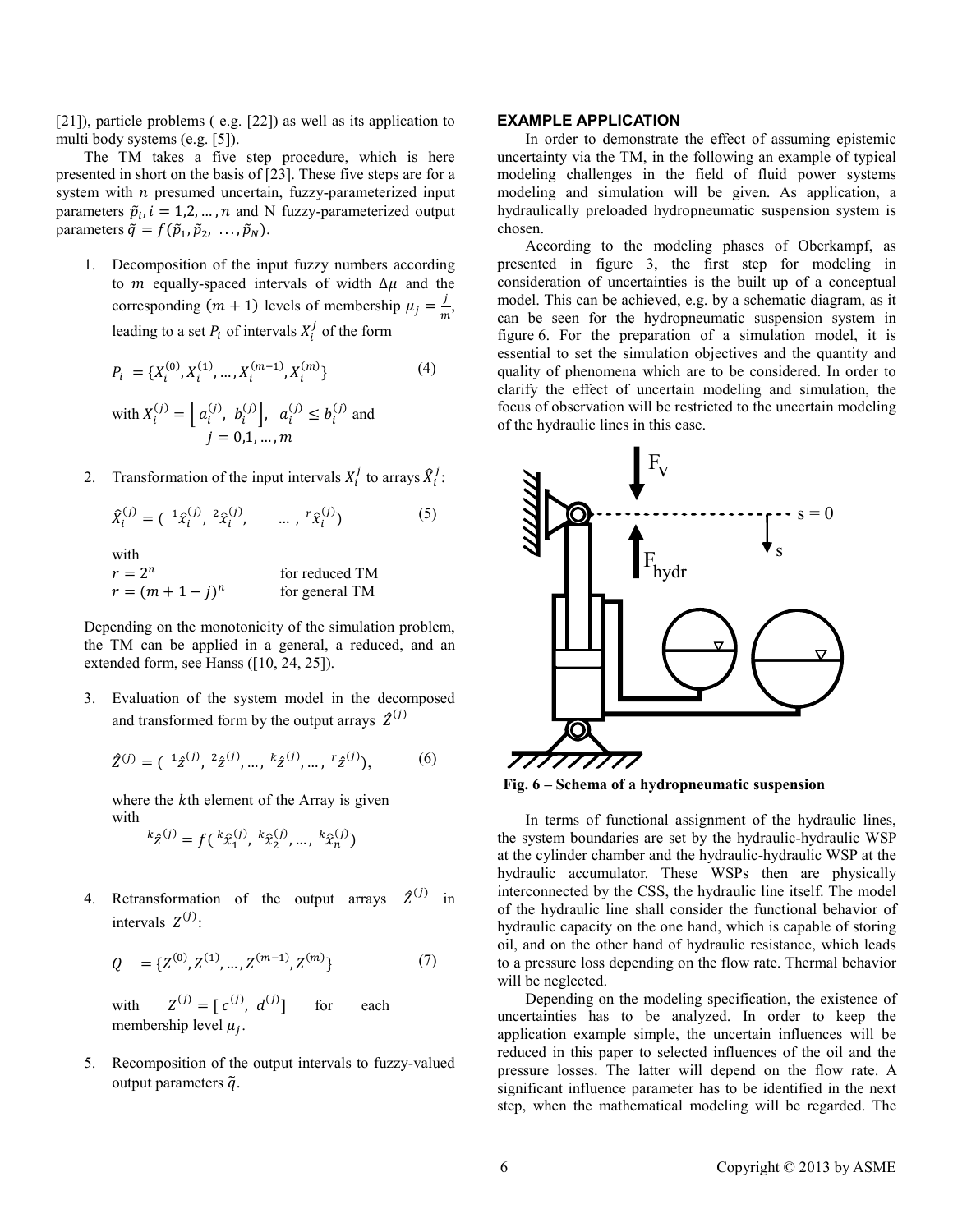uncertainty induced by the model of the oil is influenced by many factors again. The fact that the status and the exact type of oil might be unknown in an early point of the potential development process as well as the exclusion of thermal behavior contributes to an increasing model uncertainty. For the oil, therefore the bulk modulus  $E_{oil}$  and the density  $\rho$  are chosen as representative uncertain parameters. It is again to be underlined that the selection of the uncertain parameters of a model always has to be done individually for each model and each simulation objective.

In the next step, the mathematical model will be derived from the conceptual one. In the most basic variant, the mathematical model consists of the pressure build up equation as connection between hydraulic capacity nodes (see eq. 2) and of hydraulic resistences, which are represented by orifices. In the model, it has to be considered that hydraulic lines consist of tubes and hoses. The parameterization of the system has to be carried out with substitute values.

The behavior of the orifices is described by the orifice formula.

$$
Q = \alpha_D \cdot A \cdot \sqrt{\frac{2 \cdot \Delta p}{\rho}},\tag{8}
$$

Where  $\alpha_{\rm D}$  represents the flow coefficient and A represents the cross-sectional area of the orifice. Corresponding to the assumption above, two types of orifices have to be chosen: orifices which are to represent tubes and orifices which are to represent hoses. The criterion to express the different flowcharacters is set to the cross-sectional area of the orifice or by a so called substitute diameter  $d$ , respectively. As hoses have a higher friction, the substitute diameter of the cross-sectional area is set smaller than the one of the tubes. The flow coefficient is held constant for both types. The volume of the hydraulic capacities is set according to the designated model representation, which again corresponds to the respective volume section for hoses or tubes. The ranges of the worst-case deviations for uncertainty in both cases are estimated as a deviation of approx. 15 % from the nominal value. This is a rough assumption, as there are no measurement results given so far. These deviations due to uncertainty are expressed via triangular fuzzy numbers. The length of the used tubes is in total 1.5m. The length of hoses is 0.5m.

Additionally, the influence of epistemic uncertainty created by the fluid, which is a HLP-oil, shall be taken into account. The main drivers for considering the oil-induced uncertainty in relation with the system dynamics are here regarded as the density and the bulk modulus. The appearing uncertainty concerning the oil density is mostly influenced by temperature and the air, which is solved in the oil. For the bulk modulus, it is important to know, that in this case, the simulation model allows the definition of one constant bulk modulus. As there are many dependencies, as pressure, air in oil, the inclusion of an uncertain factor via a fuzzy parameter shall cover this uncertainty and this way, create a "real" equivalent bulk modulus. For the determination of the worst-case deviations, it is also relevant to notice, that e.g. increasing temperature and dissolved air in the liquid decreases the bulk modulus, whereas increasing pressure increases the bulk modulus.

Consecutively, there is a wide deviation to consider. The values of the worst-case deviation-ranges were chosen for each parameter due to the acting or assumed loads and pressures in the system based on elementary hydraulic literature [\[27,](#page-9-5) [28\]](#page-9-6). The resulting fuzzy numbers are also implemented as triangular fuzzy numbers.

[Table 1](#page-6-0) gives an overview of an exemplary parameterization of the fuzzy values for the triangular fuzzy numbers with an assumed nominal value and the corresponding left- and right-hand worst-case deviation. These values later will be used for simulation.

<span id="page-6-0"></span>**Table 1 - Fuzzy representation of uncertain system parameters**

| Parameter $\widetilde{p} = tfn(\overline{x}, w_l, w_r)$ | $\overline{x}$ | $W_I$ | $W_r$ |
|---------------------------------------------------------|----------------|-------|-------|
| substitute diameter for tubes $\tilde{d}_t$             | 8              | 1.5   | 15    |
| $\lceil mm \rceil$                                      |                |       |       |
| substitute diameter for hoses $\tilde{d}_h$             | 6.5            | 2     |       |
| $\lceil mm \rceil$                                      |                |       |       |
| density $\tilde{\rho}$                                  | 850            | 50    | 10    |
| $\left[kg/m^3\right]$                                   |                |       |       |
| bulk modulus $\tilde{E}_{0il}$                          | 17.000         | 5.000 | 1.000 |
| [bar]                                                   |                |       |       |

The complete model as described above is built up in AMESim® and then simulated in a co-simulation with Matlab® using the GUSMA standard interface for cosimulation [\[26\]](#page-9-7). The five steps of the TM were integrated in the toolbox FAMOUS (**F**uzzy **A**rithmetical **M**odeling **O**f **U**ncertain **S**ystems) by the Institute of Engineering and Computational Mechanics at the University of Stuttgart. FAMOUS is based on Matlab® and will be used for the evaluation of the example [\[7\]](#page-8-4).

The system in this example was actuated with a sinusoidal track profile from the ground  $(s = 0)$  in [Fig. 6.](#page-5-0) The resulting displacement path *s* with crisp parameterization consecutively also has sinus form. The result after the above mentioned fuzzification of parameters is shown qualitatively in [Fig. 7.](#page-7-0) The variation of the color is an indicator for the membership level of the corresponding fuzzified output parameter. The darker the color, the higher is the possibility that the output parameters occurs at that point. For each time step, a membership level of the output parameter is given.

Due to the decomposition of fuzzy input numbers in the TM, an additional result part of a fuzzy arithmetic calculation is the sensitivity analysis of all fuzzified input parameters for each output parameter. It can be expressed by its absolute or relative sensitivity. This can be seen for the force output in [Fig. 8.](#page-7-1) It can be noticed that the influence of the uncertain density parameter is comparatively high – both in relative and in absolute perspective.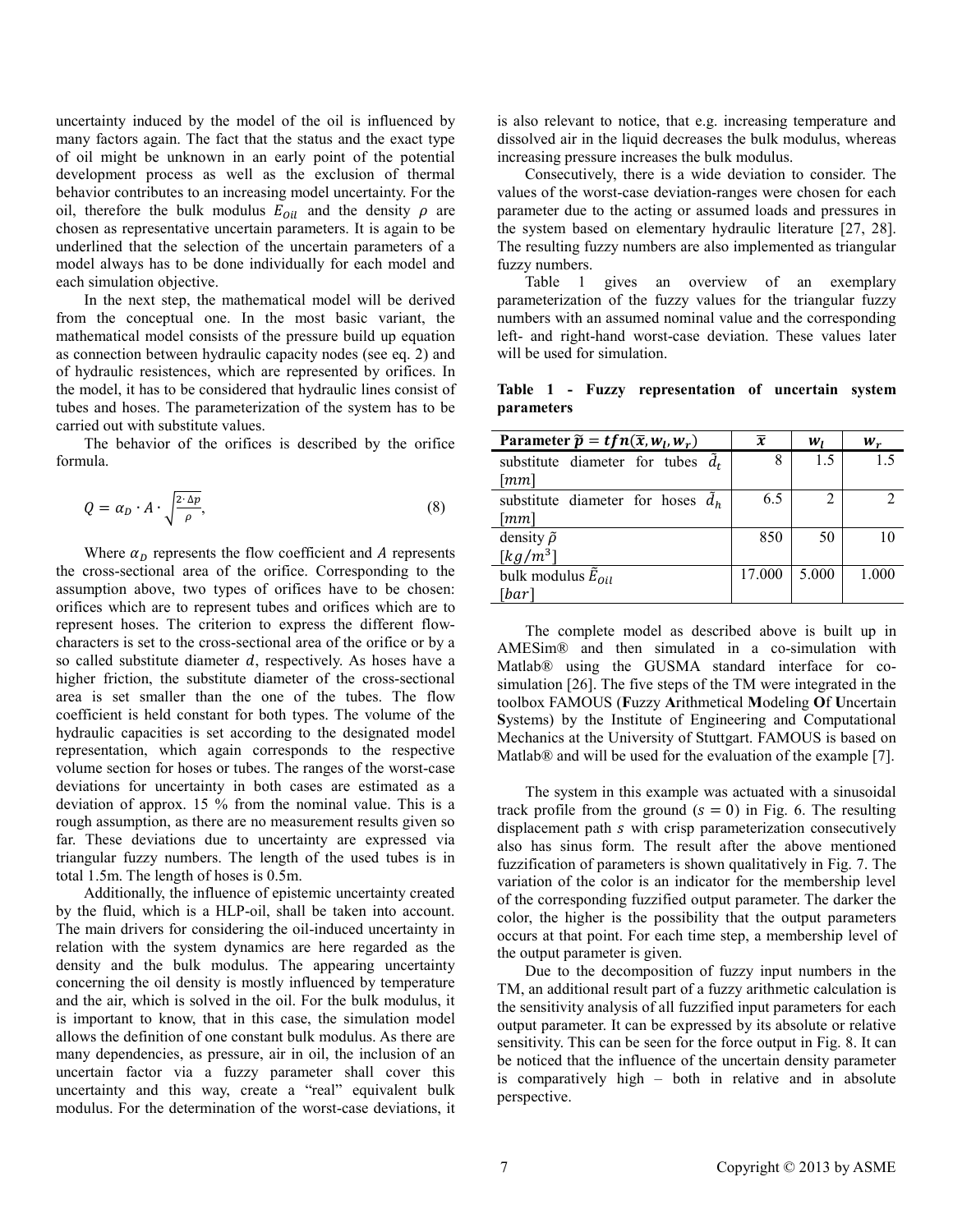

<span id="page-7-0"></span>**Fig. 7 - Fuzzy-valued force of cylinder and displacement of piston**



<span id="page-7-1"></span>**Fig. 8 - Absolute and relative uncertainty measures for Force of cylinder**

## **DISCUSSION**

The results in [Fig. 7](#page-7-0) show an extraction of the fuzzified output of the simulation. Also [Fig. 8](#page-7-1) shows the relative influence of each fuzzy parameter on the output.

In comparison with the crisp-valued result it can be seen, that in this parameter case, the fuzzy-output does not have a wide deviation. As a consequence, the range of epistemic uncertainty, which was given through the fuzzified input parameters, does not have a striking influence on the system deviation. Of course, the ability of predicting the real systems's behavior with a fuzzified simulation result is directly affected by the worst-case assumption and how realistic the latter is. Exaggerated worst-case deviation at the input would lead to extreme output ranges. Using substitute models, as it is common in fluid power simulation, it is until today inevitable to apply the experience of an analyst or engineer for the modeling and simulation process. The implication of epistemic uncertainty however is a useful method to improve the validity and quality of simulation results and cover the real system's potential.

## **CONCLUSION AND OUTLOOK**

Simulation of fluid power systems with lumped parameters has been established as a tool to increase efficiency in product development. One main challenge in the modeling and simulation process is represented by the lack of knowledge about the system and its boundary conditions due to high system complexity or simplifications, which increase the effort of correct parameterization. The latter given as an important reason for the deviation of the simulated system's behavior to the real one, it is important for the quality and validity of simulation results to be aware of simulation errors and uncertainties.

The consideration of epistemic uncertainty is promising, if lack of knowledge is the main reason for the deviation of simulation from reality. Especially in the conceptual and mathematical modeling phase, epistemic uncertainties are vitally important und were evaluated in this paper in terms of their appearance in modeling of fluid power systems.

Using fuzzy arithmetics, one possibility to analyze the propagation of epistemic uncertainties is via the transformation method by Hanss. It was shown, that depending on the implemented worst-case deviation of input parameters the output variables vary.

Until now, the parameterization of fuzzy values is a empirical process due to long simulation times and many recursions. This process of parameterization still shows potential for optimization.

The parameter sensitivity analysis, which is a result of the transformation method, shall be evaluated in the future to derive consequences and recommendations for action for model simplification.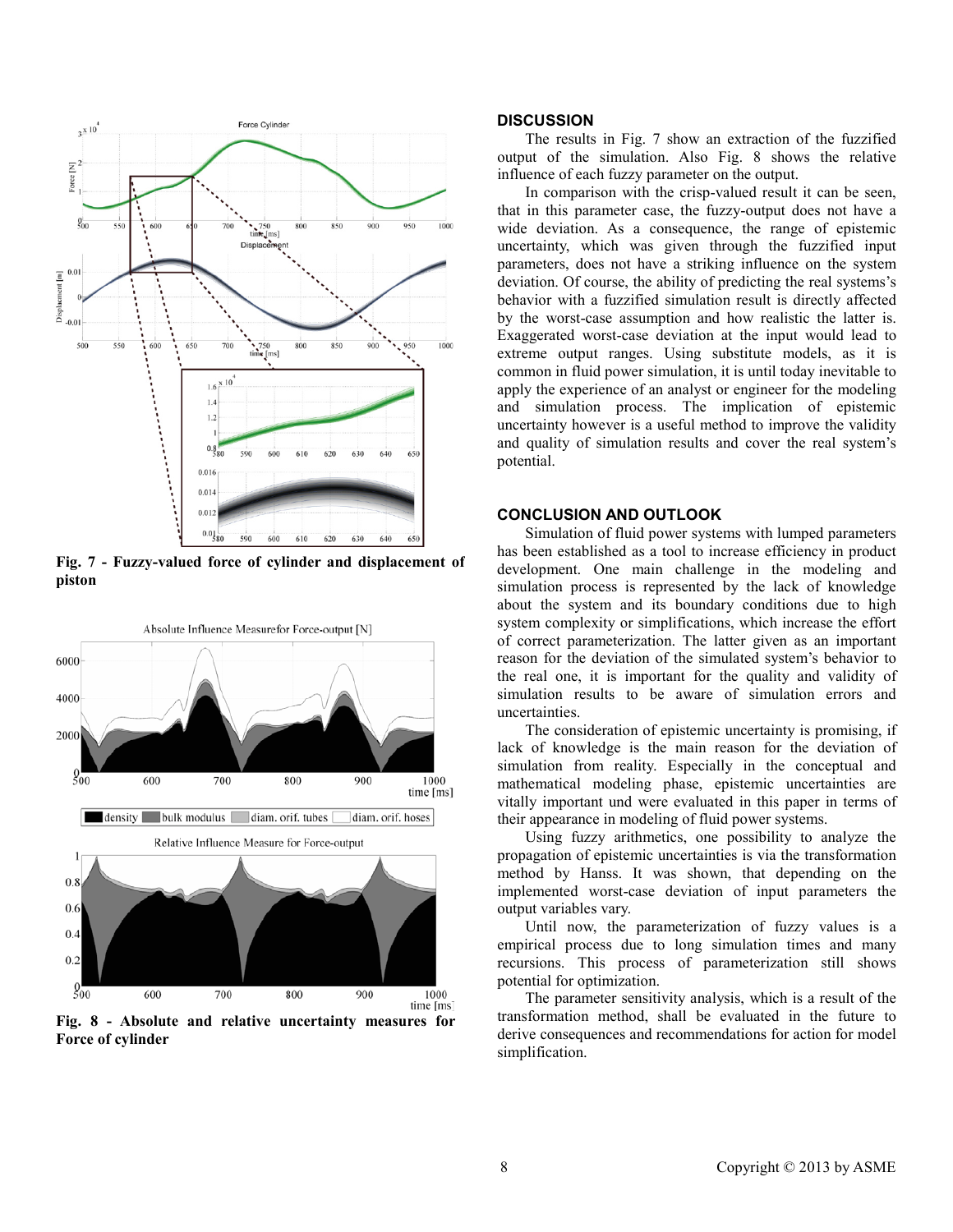## **NOMENCLATURE**

| <b>CFD</b>                                  | <b>Computational Fluid Dynamics</b>                    |
|---------------------------------------------|--------------------------------------------------------|
| C&C                                         | <b>Contact and Channel</b>                             |
| <b>WSP</b>                                  | Working Surface Pair                                   |
| CSS                                         | Channel and Support Structure                          |
| TM                                          | <b>Transfer Method</b>                                 |
| Q                                           | Hydraulic volume flow                                  |
| $\dot{p}$                                   | pressure change over time                              |
| $C_H$                                       | constant for hydraulic capacity                        |
| tfn                                         | triangular fuzzy number                                |
| $\bar{\chi}$                                | nominal value of the fuzzy parameter $\tilde{p}$       |
| $W_I$                                       | left-hand worst-case deviation                         |
| $W_r$                                       | right-hand worst-case deviation                        |
|                                             | membership level of the fuzzy number $\tilde{p}$       |
| $\frac{\mu_{\tilde{p}}}{\tilde{(\cdot)}}$   | fuzzy-valued quantity                                  |
|                                             | fuzzified-valued input                                 |
| $\tilde{\tilde{p}_i}$ $\tilde{\tilde{q}}_r$ | fuzzified-valued output                                |
| $\boldsymbol{m}$                            | decomposition number                                   |
| $P_i$                                       | set of decomposed intervals representing $\tilde{p}_i$ |
| $X_i^j$                                     | one element of $P_i$                                   |
| $\tilde{X}_i^j$<br>$k_{\hat{X}_i}^{(j)}$    | parameter array of the TM associated to $P_i$          |
|                                             | one element of $\hat{X}_i^j$                           |
|                                             | set of decomposed intervals representing $\tilde{q}_r$ |
| $\frac{Q_r}{\hat{Z}^{(j)}}$                 | parameter array of the TM associated to $Q_r$          |
| $k_{\hat{Z}}(j)$                            | one element of $\hat{Z}^{(j)}$                         |
| $\rho$                                      | density                                                |
| $E_{oil}$                                   | bulk modulus                                           |
| A                                           | cross-sectional area of orifice                        |
| $\alpha_D$                                  | flow coefficient of orifice                            |
|                                             |                                                        |

# **ACKNOWLEDGMENTS**

The authors would like to thank the Institute of Engineering and Computational Mechanics at the University of Stuttgart for the support and the provision of the fuzzyarithmetic toolbox FAMOUS.

#### **REFERENCES**

- <span id="page-8-0"></span>[1] Simulation in der Fluidtechnik. *O+P*. 562-571, 2006
- <span id="page-8-1"></span>[2] Abele, E., and Reinhart, G., 2011, "Zukunft der Produktion : Herausforderungen, Forschungsfelder, Chancen", München, Germany.
- <span id="page-8-2"></span>[3] VDI-Guideline 3363, 2000: "Simulation von Logistik-, Materialfluß- und Produktionssystemen Grundlagen".
- <span id="page-8-3"></span>[4] Oberkampf, W. L., DeLand, S. M, Rutherford, B. M., Diegert, K. V. and Alvin, K. F., 2002 "Error and uncertainty in modeling and simulation," *Reliability Engineering and System Safety,* vol. 75, pp. 333 - 357.
- <span id="page-8-16"></span>[5] Walz, N.-P., Firscher, M., Hanss, M. and Eberhard, P., 2012, "Uncertainties in multibody systems - potentials and challenges.," in *4th International Conference on*

*Uncertainty in Structural Dynamics (USD)*, Leuven, Belgium.

- [6] Albers, A., Ebel, B. and Lohmeyer, Q., 2012, "Systems of Objectives in Complex Product Development," in *Ninth International Symposium on Tools and Methods of Competitive Engineering, TMCE*, p. 12, Karlsruhe, Germany.
- <span id="page-8-4"></span>[7] Haag, T., 2012, "Forward and Inverse Fuzzy Arithmetic for Uncertainty Analysis with Applications to Structural Mechanics," Institut für Angewandte und Experimentelle Mechanik, Universität Stuttgart, Stuttgart, Germany.
- <span id="page-8-5"></span>[8] Coyette, J.-P., 2005, "Sources of uncertainties in vibroacoustic simulations," in *Symposium on Managing uncertainties in noise measurements and predictions*, Le Mans, pp. 26-32.
- <span id="page-8-6"></span>[9] Moens, D. and Hanss, M., 2011, "Non-probabilistic finite element analysis for parametric uncertainty treatment in applied mechanics: Recent advances.," *Finite Elements in Analysis and Design,* vol. 47, pp. 4- 16.
- <span id="page-8-7"></span>[10] Hanss, M., 2005, *Applied Fuzzy Arithmetic - An Introduction with Engineering Applications*. Berlin, Germany.
- <span id="page-8-8"></span>[11] Albers, A. and Braun, A., 2011, "A generalized framework to compass and to support complex product engineering processes," *International Journal of Product Development,* vol. 15, pp. 6-25.
- <span id="page-8-9"></span>[12] Schlesinger, S., 1979, "Terminology for model credibility," *Simulation Modelling Practice and Theory,* vol. 32.
- <span id="page-8-10"></span>[13] Jacoby, S. L. S., and Kowalik, J. S., 1980, *Mathematical Modeling with Computers*: Prentice-Hall.
- <span id="page-8-11"></span>[14] Sargent, R. G., 2007, "Verification and Validation of Simluation Models," in *Winter Simulation Conference*.
- <span id="page-8-12"></span>[15] Dronka, S., 2004, "Die Simulation gekoppelter Mehrkörper- und Hydraulik-Modelle mit Erweiterung für Echtzeitsimulation," Dissertation, TU Dresden, Dresden, Germany.
- <span id="page-8-13"></span>[16] Beater, P., 1999, *Entwurf hydraulischer Maschinen: Modellbildung, Stabilitätsanalyse und Simulation hydrostatischer Antriebe und Steuerungen*: Springer-Verlag GmbH.
- <span id="page-8-14"></span>[17] Albers, A., Braun, A., Clarkson, P J., Enkler, H.-G., Wynn, D., 2009, "Contact and Channel Modelling to Support Early Desig nof Technical Systems," in *International Conference of Engineering Design - ICED*, Stanford, CA, USA.
- <span id="page-8-15"></span>[18] Zadeh, L. A., 1975, "The Concept of a Linguistic Variable and its Application to Approximate Reasoning - I," *Information Sciences,* vol. 8, pp. 199- 249.
- [19] Zadeh, L. A., 1975, "The Concept of a Linguistic Variable and its Application to Approximate